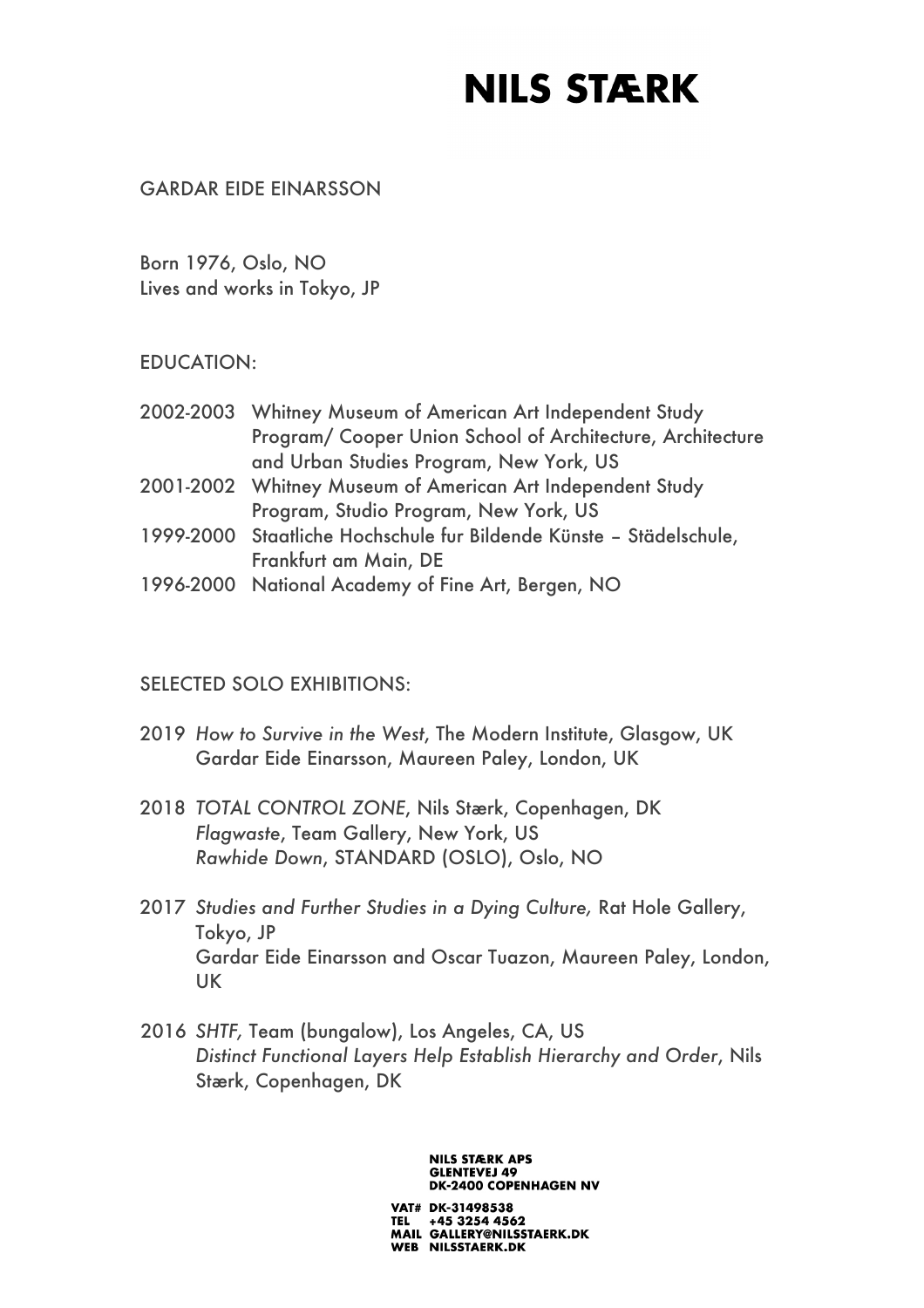(*UN),* Gardar Eide Einarsson and Per Krohg, STANDARD (OSLO), Oslo, NO

- 2015 *FREEDOM, MOTHERFUCKER. DO YOU SPEAK IT?*, Team Gallery, New York, US *Clearing Operations and Carelessness*, Half Gallery, New York, US *A Madman, a Patient, a Condemned Man, a Worker or a Schoolboy*, AROS – Aarhus Art Museum, DK
- 2014 *He likes the Fiestas. He likes the Music. He Likes to Dance*, Maureen Paley, London, UK *Chez Perv*, (w. Matias Faldbakken, Oscar Tuazon) Team Gallery, New York, US *Tarp*, Standard (Oslo), Oslo, NO *Gardar Eide Einarsson & Richard Ramirez*, Home Alone 2 Gallery, New York, US
- 2013 *I Am The Only Free Man On This Train*, Rat Hole Gallery, Tokyo, JP *Versuchsstation des Weltuntergangs*, Bergen Kunsthall, Bergen, NO *The Story of IXO*, Galerie Yvon Lambert, Paris, FR
- 2012 *Sorry If I Got It Wrong, But Something Definitely Isn't Right*, Team Gallery, New York, US *Gardar Eide Einarsson*, Maureen Paley, London, UK *Infinite Crisis*, Home Alone Gallery, New York, US
- 2011 *Discourses, Institutions, Buildings, Laws, Police Measures, Philosophical Propositions and So On*, Standard (Oslo), Oslo, NO *Power Has a Fragrance* , Kunsthalle Fridericianum, Kassel, GE *Power has a Fragrance*, Bonniers Konsthall, Stockholm, SE *Power Under Construction*, Honor Fraser Gallery, Los Angeles, US
- 2010 *Power Has a Fragrance*, Reykjavik Art Museum, Reykjavik, IS *Power Has a Fragrance*, Astrup Fearnley Museum of Modern Art, Oslo, NO *Another Modern Moment Completed*, Team Gallery, New York, US *Sex Booze Weed Speed,* (w.Oscar Tuazon) Rat Hole Gallery, Tokyo, JP

**DK-2400 COPENHAGEN NV** VAT# DK-31498538 TEL +45 3254 4562<br>MAIL GALLERY@NILSSTAERK.DK WEB NILSSTAERK.DK

**NILS STÆRK APS GLENTEVEJ 49**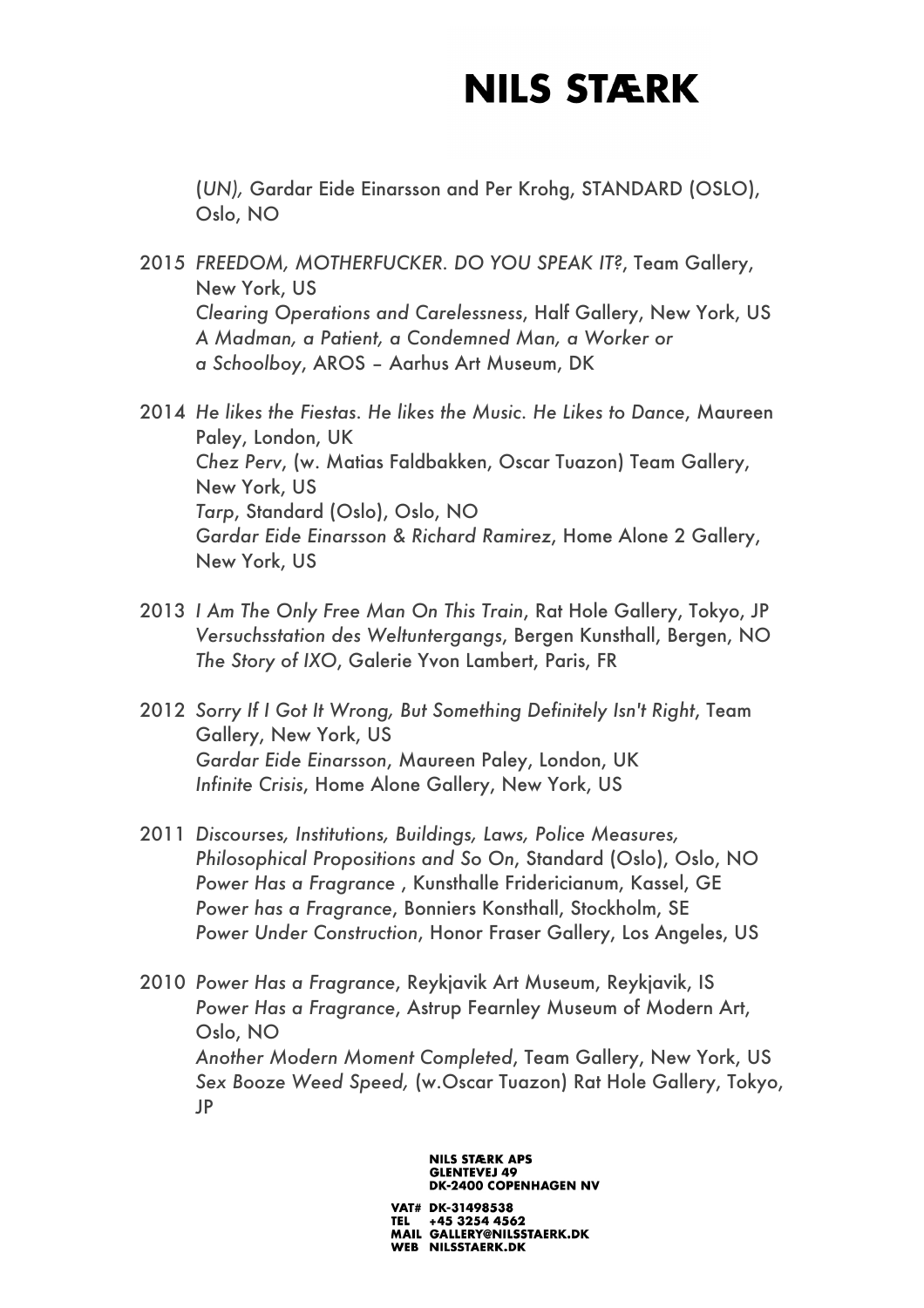- 2009 *FOCUS: Gardar Eide Einarsson*, The Modern Art Museum of Fort Worth, Fort Worth, Texas, US *Dog-Whistle Politics*, Nils Stærk, Copenhagen, DK *I Caused Dreams Which Caused Death. This is my Crime*., Bugada & Carnel Galerie, Paris, FR
- 2008 *No Chaos, Damn It!,* Standard (Oslo), Oslo, NO *South of Heaven*, Centre d'Art Contemporain, Genève, CH *I Am The Master of My Fate,* Gardar Eide Einarsson, Contemporary Art Museum St. Louis, Saint Louis, Missouri, US
- 2007 *The Geometry of Menace,* Michael Benevento, Los Angeles, US *All my Friends are Dead*, Honor Fraser Gallery, Los Angeles, US *Judge*, Team Gallery, New York, US *South of Heaven (Südlich des Himmels*), Frankfurter Kunstverein, Frankfurt am Main, DE *Total War,* Sorry We're Closed, Brussels, BE
- 2006 *Population One*, Standard (Oslo), Oslo, NO *Banks Violette/ Gardar Eide Einarsson*, Gallery.sora, Tokyo, JP *Tokyo Underworld*, Nils Stærk, Copenhagen, DK *Present Future*, Artissima 13, Nils Stærk Contemporary Art, Turin, IT *Statements*, Art37Basel, Basel, Team Gallery, CH
- 2005 *Ship of Fools*, Swiss Institute, New York, US *Master of My Fate*, project room, Roberts & Tilton Gallery, Los Angeles, US *Leashed or Confined*, Team Gallery, New York, US *Black Iron Prison*, Galerie Loevenbruck, Paris, FR
- 2004 *Come and Take It,* UKS gallery, Oslo, NO *Rank Xerox*, (w. Matias Faldbakken), Bergen Kunsthall, Bergen, NO *Start to Enter*, Nils Stærk, Copenhagen, DK *We'll Make the World You Live*, Fotogalleriet, Oslo, NO

#### **NILS STÆRK APS GLENTEVEJ 49 DK-2400 COPENHAGEN NV**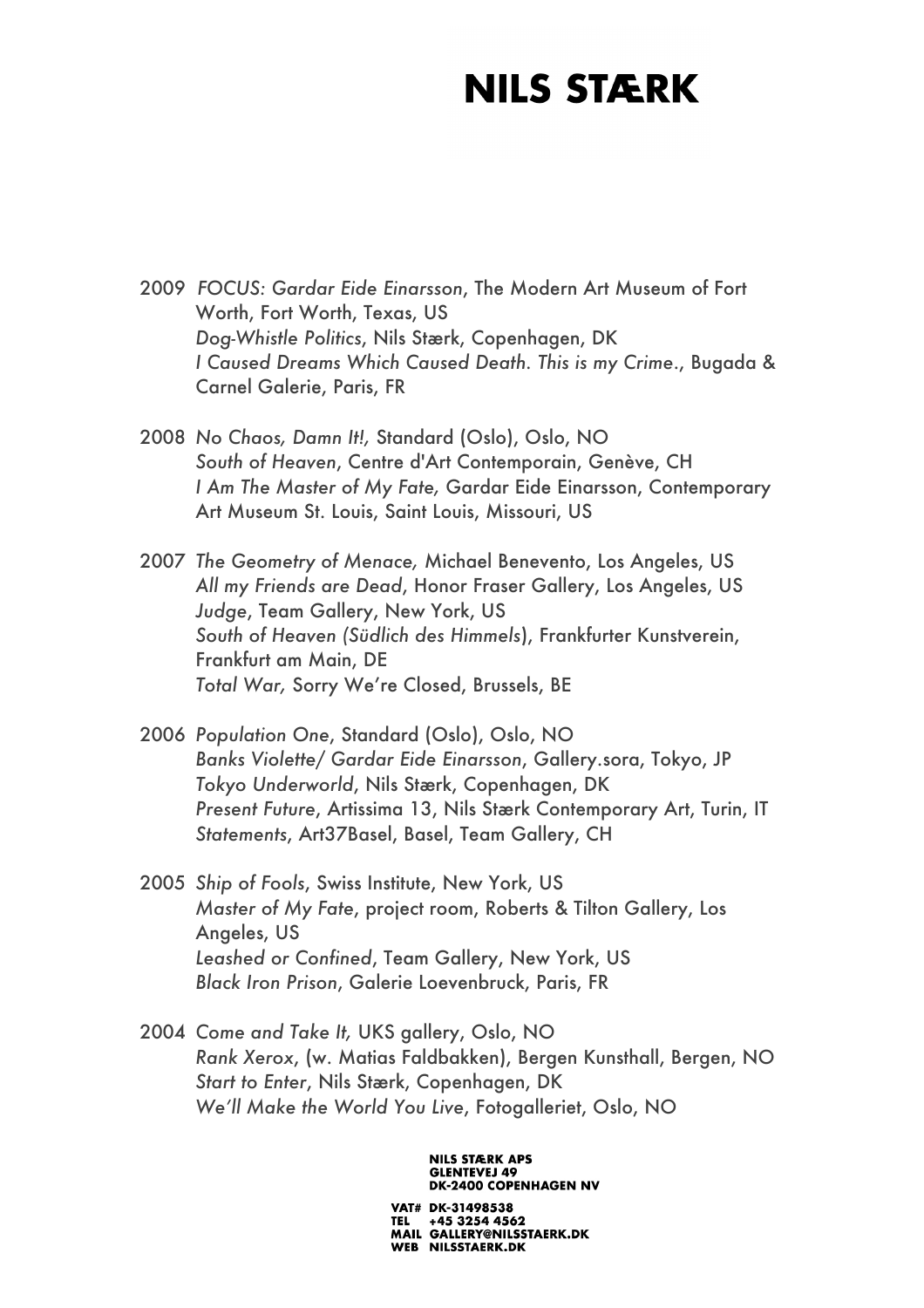*5 (words),* Schnittraum, Cologne, DE *Your Example Will Speak Louder Than Words,* Marres Centrum Beeldende Kunst, Maastricht, NL

- 2003 *Lösen Sie Ihren Bonus Ein* (w. Hinrich Sachs), Am Parlamentzplatz, *Revolver*, Frankfurt am Main, DE *o.u.t.l.a.w*. , c/o Atle Gerhardsen Gerner, Berlin, DE *That's Not Made for That*, Norsk Form/ Fotogalleriet, Oslo, NO *Violators Will be Fine*, Künstlerhaus Bethanien, Berlin, DE
- 2002 *Lars Von Trier*, (w. Gareth James) American Fine Arts, New York, US *6' Under*, (with Carissa Rodriguez), White Box, New York, US *Mind the Space*, (w. Jan Christensen), Oslo Kunsthall, Oslo, NO
- 2001 *Osculum Infame*, (w. Matias Falbakken), Nordic Institute for Contemporary Art, Helsinki, FI
- 1999 *Notes From the Underground*, (w.Marius Engh) Galler i21:25,Oslo, NO

#### SELECTED GROUP EXHIBITIONS:

- 2022 "Color as Program", Bundeskunsthalle, Bonn, Germany
- 2021 "I know Where I'm Going Who Can I Be Now", The Modern Institute, Glasgow, Scotland "X\_minimal", Cassina Projects, Milan, Italy "Gardar Eide Einarsson, Kaz Oshiro", PARCEL Gallery, Tokyo, Japan
- 2020 "On the Frontline of Contemporary Art; From the Taguchi Art Collection", Shimonoseki City Art Museum, Yamaguchi, Japan "You Are Right Here Right Now",Roennebaeksholm Kunsthal, Naestved, DK "... in these trying times," The FLAG Art Foundation, New York, USA

#### **NILS STÆRK APS GLENTEVEJ 49 DK-2400 COPENHAGEN NV**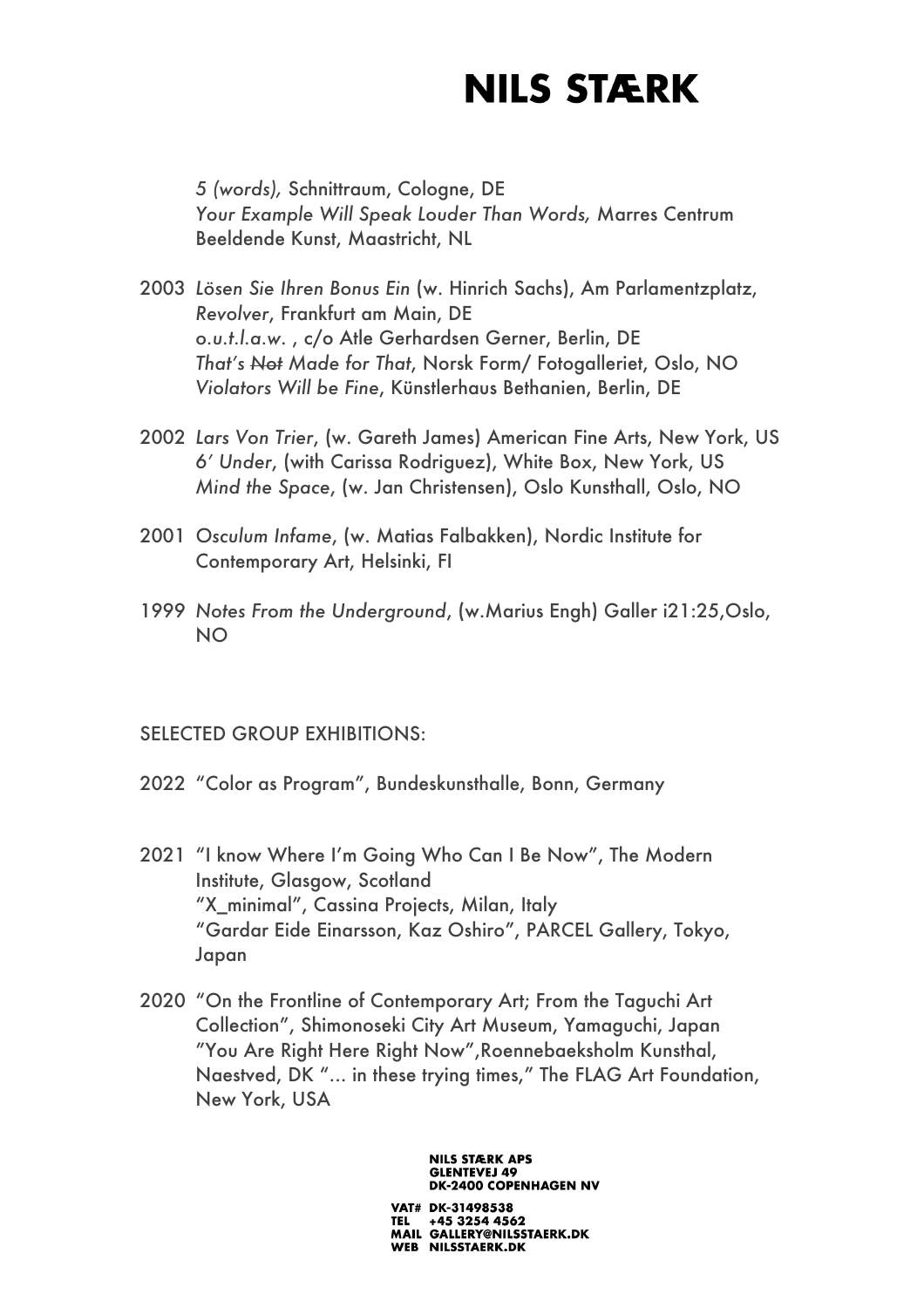"Ups & Downs - 15 Years of STANDARD (OSLO)", Standard (Oslo), Oslo, NO "The Collection of Erling Kagge", Museion, Bolzano, IT "Entangled\_Paperworks", Nils Stærk, Copenhagen, DK "Where I Lived and What I Lived For", Standard (Oslo), Oslo, NO "One plus One", Standard (Oslo), Oslo, NO "I Hate You, Plymouth Rock", Zurich, CH "Unleashed Speed, Unleashed Speech (Misfits)", Kotaro Nukaga, Tokyo, JP

- 2019 THE EXTREME PRESENT. Presented by Gagosian and Jeffrey Deitch, Miami, FL, USA *So Indolent So Sneaky*, Valentin Carron, Gardar Eide Einarsson, Noire Gallery, Turin, IT FLAG – objekt, ikon, symbol, Randers Kunstmuseum, DK IF YOU DON'T LIKE ART, GOODBYE, FUCK OFF, GO HOME …, NoCo - Nordic Contemporary Art Collection, Regional Museum Kristianstad, SE Far From Home, ARoS Kunstmuseum, Aarhus, DK
- 2018 *Adam McEwen Selects,* Gladstone Gallery, New York, USA *I Still Believe In Miracles – Works from Selvaag Art Collection*, Astrup Fearnly Museum of Modern Art, Oslo, NO *The Phantom of Liberty*, RISD Museum, Providence, RL, US *Becoming Animal,* Den Frie Centre of Contemporary Art, Copenhagen, DK *Faithless Pictures*, The National Museum of Art, Architecture and Design, Oslo, NO *Buffalo buffalo Buffalo buffalo buffalo buffalo Buffalo buffalo*, STANDARD (OSLO), Oslo, NO
- 2017 *At This Stage*, Chatau Shatto, Los Angeles, CA, US *PAINTING |OR| NOT,* KaviarFactory, Henningsvær, NO
- 2016 *Send in the Clowns*, Nils Stærk, Copenhagen, DK *Golden Eggs,* Team Gallery, New York, US *No Man is an Island*, ARoS – Aarhus Art Museum, Aarhus, DK *Bitter sweet symphony*, Untilthen, Saint Ouen, FR

#### **NILS STÆRK APS GLENTEVEJ 49 DK-2400 COPENHAGEN NV**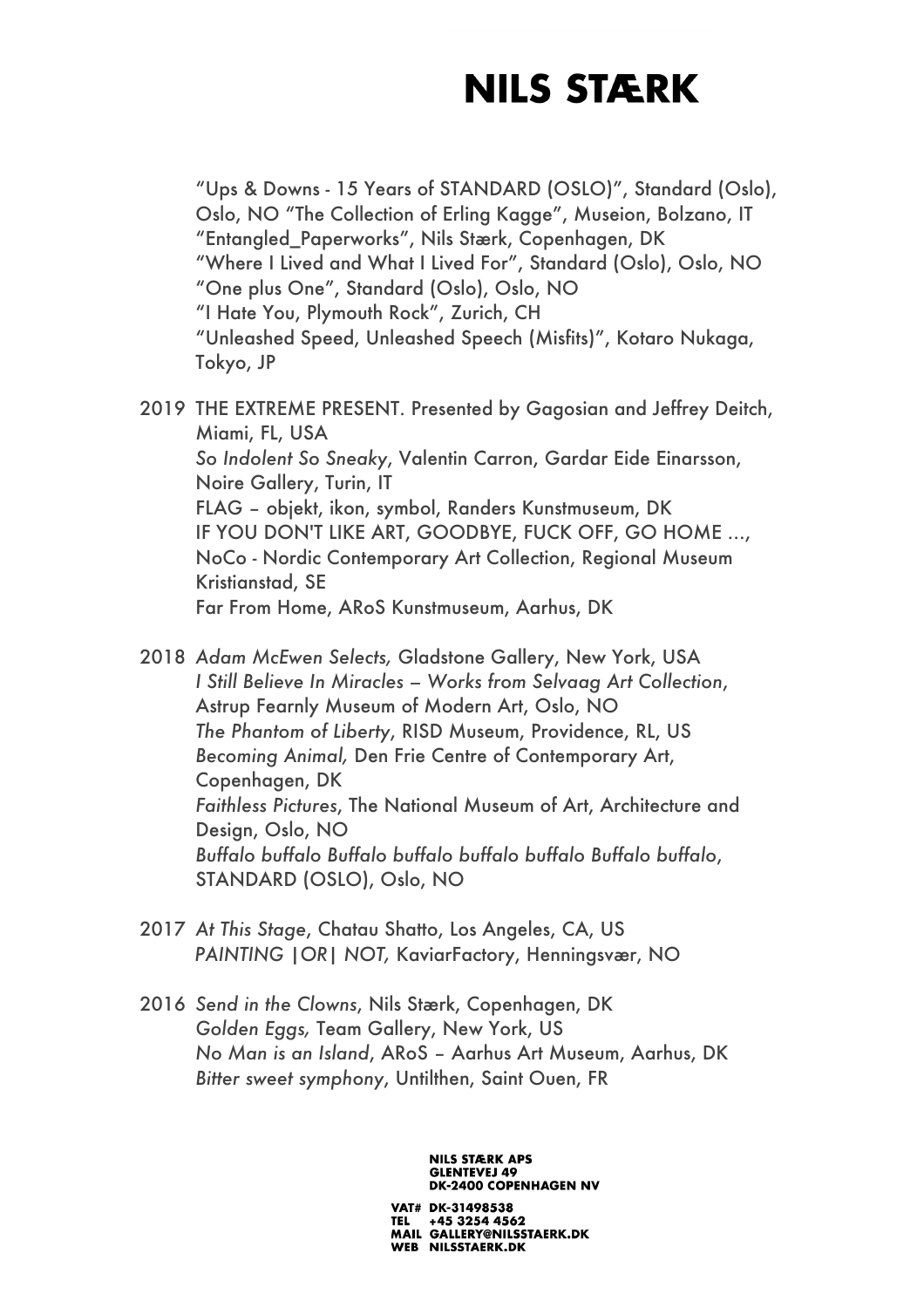*PUNK: Its Traces in Contemporary Art*, Museo Universitario El Chopo, Mexico City, MX *For Pete'e Sake*, Carl Kostyál, Stockholm, SE

2015 *The World is Made of Stories* - *Works from the Astrup Fearnley Collection*, Astrup Fearnley Museum, Oslo, NO *In Girum Imus Nocte et Consumimur Igni*, Colección Jumex, Museo Jumex, Mexico, MX *Slam Section,* Gallery Steinsland Berliner, Stockholm, SE *Marlborough Lights*, Marlborough Broome Street, New York, US *Cannibalism? On Appropriation in Art*, Zachęta National Gallery of Art, Warsaw, PO *Taguchi Hiroshi Art Collection; A Walk around the Contemporary Art World after Paradigm Shift,* The Museum of Fine Arts, Gifu, JP

2014 *New ways of doing nothing*, Kunsthalle Wien, Vienna, AU *The Crime Was Almost Perfect*, Witte de With Center for Contemporary Art, Rotterdam, NL *The Theatre of the World*, Museo Tamayo, Mexico City, MX *The Disappearance of the Fireflies,* Collection Lambert, Avignon, FR *Take Liberty*, The Museum of Contemporary Art Oslo, Oslo, NO

- 2013 *Lögner om Måleri*, Moderna Museet, Malmö, S *Awaiting Immanence*, Carl Kostyál, Stockholm, SE *Out of* Memory, Marianne Boesky Gallery, New York, US *Déja vu*, Contemporary Art From Malmö Art Museumm's Collection, Turku Art Museum, Turku, FI
- 2012 *Oscar Knows Gardar. Gardar Knows Matias, Matias Knows Fredrik. Fredrik Sort Of Knows Gardar. Gardar Knows Marius.* Standard (Oslo), Oslo, NO *At the Edge : Recent Acquisitions,* Berkeley Art Museum and Pacific Film Archive BAM/PFA, Berkeley, CA, US *Breuning, Bäckström, Einarsson, Gamdrup, Kvie, Kvium, Lagomarsino, Rødland, Storch, Superflex,* Nils Stærk, Copenhagen, **DK** *La Décadence*, Galerie Yvon Lambert, Paris, FR

*To Be With Art is All We Ask*, Astrup Fearnley Museum of Modern

**NILS STÆRK APS GLENTEVEJ 49 DK-2400 COPENHAGEN NV**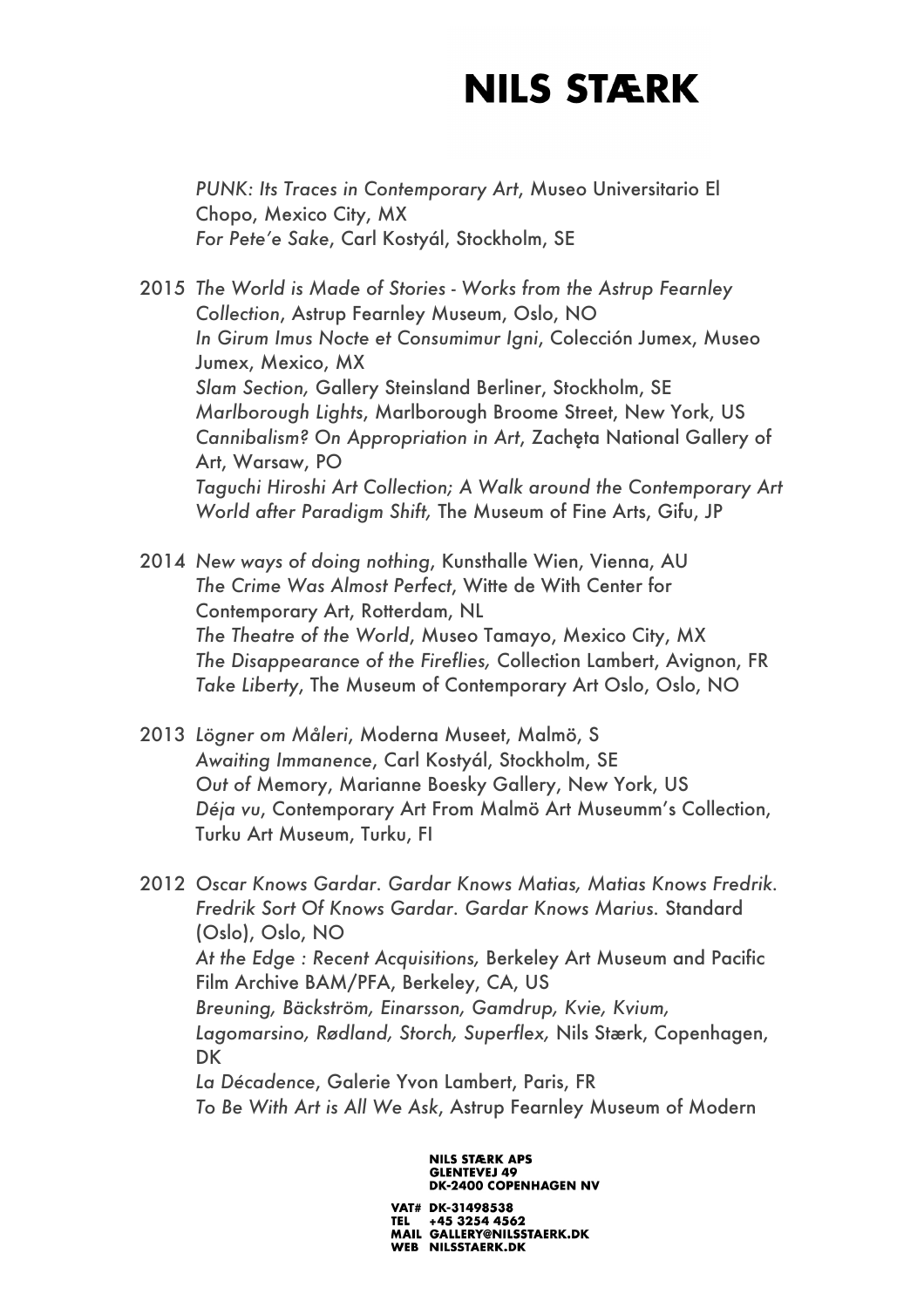Art, Oslo, NO *A Child's Guide to Good & Evil,* Ramiken Crucible, New York, US *Unpainted Paintings – Materials That Speak*, Moderna Museet, Stockholm, SE *F for Freedom,* Lisbon, PT

2011 *New York Minute*, Garage Center for Contemporary Culture, GCCC, Moscow, RU *The Last First Decade*, Ellipse Foundation, Alcoitao, PT *Black Swan : The Exhibition*, Regen Projects, Los Angeles, US *Investigations of a Dog*, Magasin 3 Stockholm Konsthall, Stockholm, SE LITOS GRAFERA, Kunst Centret Silkeborg Bad, Silkeborg, DK *In The Name of The Artists*, Astrup Fearnley Collection, Bienal pavillion, Sao Paulo, BR *Pawnshop*, Thessaloniki Biennial, Thessaloniki, GR *Secret Societies. To Know, To Dare, To Will, To Keep Silent*, Schirn Kunsthalle, Frankfurt am Main, DE *I don't know if it makes any sense – I feel quite dizzy and a little drunk due to the blow. I will return with more info shortly…,* IMO, Copenhagen, DK *The Last First Decade*, Ellipse Foundation, Cascais, PT *North By New York : New Nordic Art,* (curated by Robert Storr and Francesca Pietropaolo) Scandinavia House, New York, US *I love ALDI*, Wilhelm Hack Meseum, Ludwigshafen am Rhein, DE *Vanishing Points: paint and paintings from the Debra and Dennis Scholl collection*, Bass Museum of Art, Miami, US

2010 *Tracks, New acquisitions in Malmö Art Museum Collection of Nordic Contemporary Art*, Malmö Konstmuseum, Malmö, SE *To The Arts, Citizens!*, The Serralves Museum of Contemporary Art, Porto, PT *Les Recherches d'un Chien*, La Maison Rouge, Paris, FR *Where Do We Go From Here?* Selections from La Colección Jumex, CAC Cincinnati Contemporary Arts Center, Cincinnanti, US *When Do You See Yourself in Ten Years?* Standard (Oslo), Oslo, NO

#### **NILS STÆRK APS GLENTEVEJ 49 DK-2400 COPENHAGEN NV**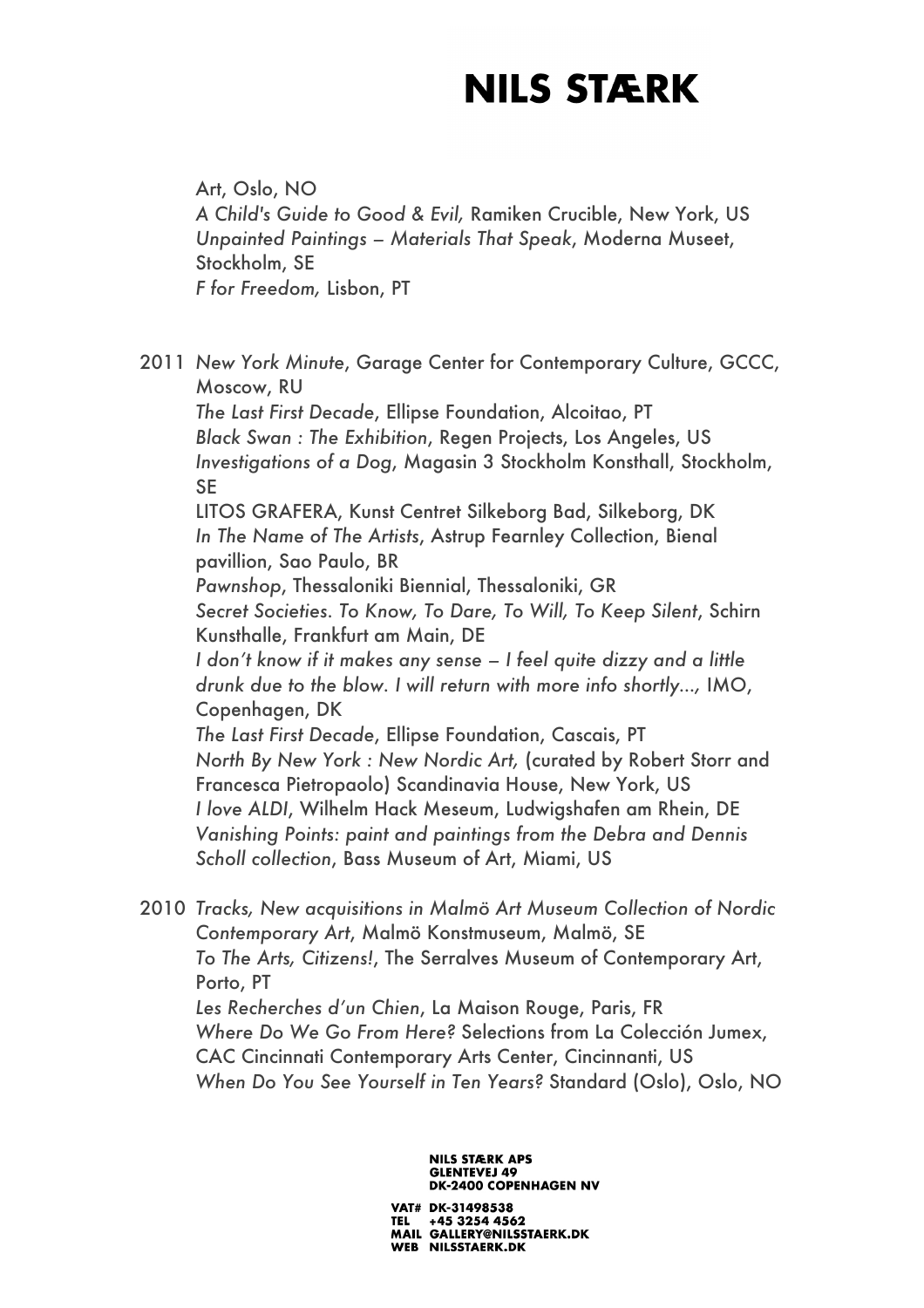*Is There Any Hope for an Optimistic Art?,* Moscow Museum of Modern Art MMOMA, Moscow, RU *Investigations of a Dog,* Ellipse Foundation, Alcoitao, PT *Ever Prosperity,* Bugada & Cargnel, Paris, FR *It is it*, Espacio 1414, Santurce, PR 17th Biennale of Sydney – The Beauty and the Distance, (curated by David Elliot), Sydney, AUS *I like the Work, but my Wife Is Still Concern. Please Keep Inform about New Works*, Standard (Oslo) Oslo, NO *Love in Vein: Editions Fawbush projects & artists 2005-2010*, Gering & López Gallery, New York, US *The Secret Knows,* LAND, Los Angeles, US *Re-Dressing,* Bortolami, New York, US *Supernature : an Exercise in Loads,* AMP, Athens, GR *New York The Loudest,* Gallery Koko, Tokyo, JP *Attitude*, Initial Access Frank Cohen Collection, Wolverhampton, UK

2009 *Zwischenzonen* - La Colección Jumex, Mexico, Museum Moderner Kunst Stiftung Ludwig – MUMOK, Vienna, AU *Investigations of a Dog; Works from the FACE Collections*, Turin, IT *Minimal Means*, Frank Cohen Collection, Wolverhampton, UK *Chasing Napoleon*, Palais de Tokyo, Paris, FR *That's All Folks*, Stadshallen, Bruges, BE *I love Malmö*, Kumuu Art Museum, Tallinn, EE *Rotating Views #2*, Astrup Fearnley Collection, Astrup Fearnley Museet for Moderne Kunst, Oslo, NO *Lessons In The Art Of Falling, Norwegian Performance And Process Art 1966-2009*, National Museum of Photography, Preus Museum, Horten, NO *The World is Yours*, Louisiana Museum of Modern Art, Humlebæk, DK *New York Minute: 60 Artisti della scena newyorchese*, MACRO Future, Rome, IT *Einarsson, Rhodes, Whitney*, Team Gallery, New York, US *Living Together*, Museo de Arte Contemporánea de Vigo, Vigo, ES *Dark Summer*, Galerie, Rodolphe Janssen, Brusseles, BE *Every Revolution Is a Roll of the Dice*, (curated by Bob Nickas), Paula Cooper Gallery, New York,, US

> **NILS STÆRK APS GLENTEVEJ 49 DK-2400 COPENHAGEN NV**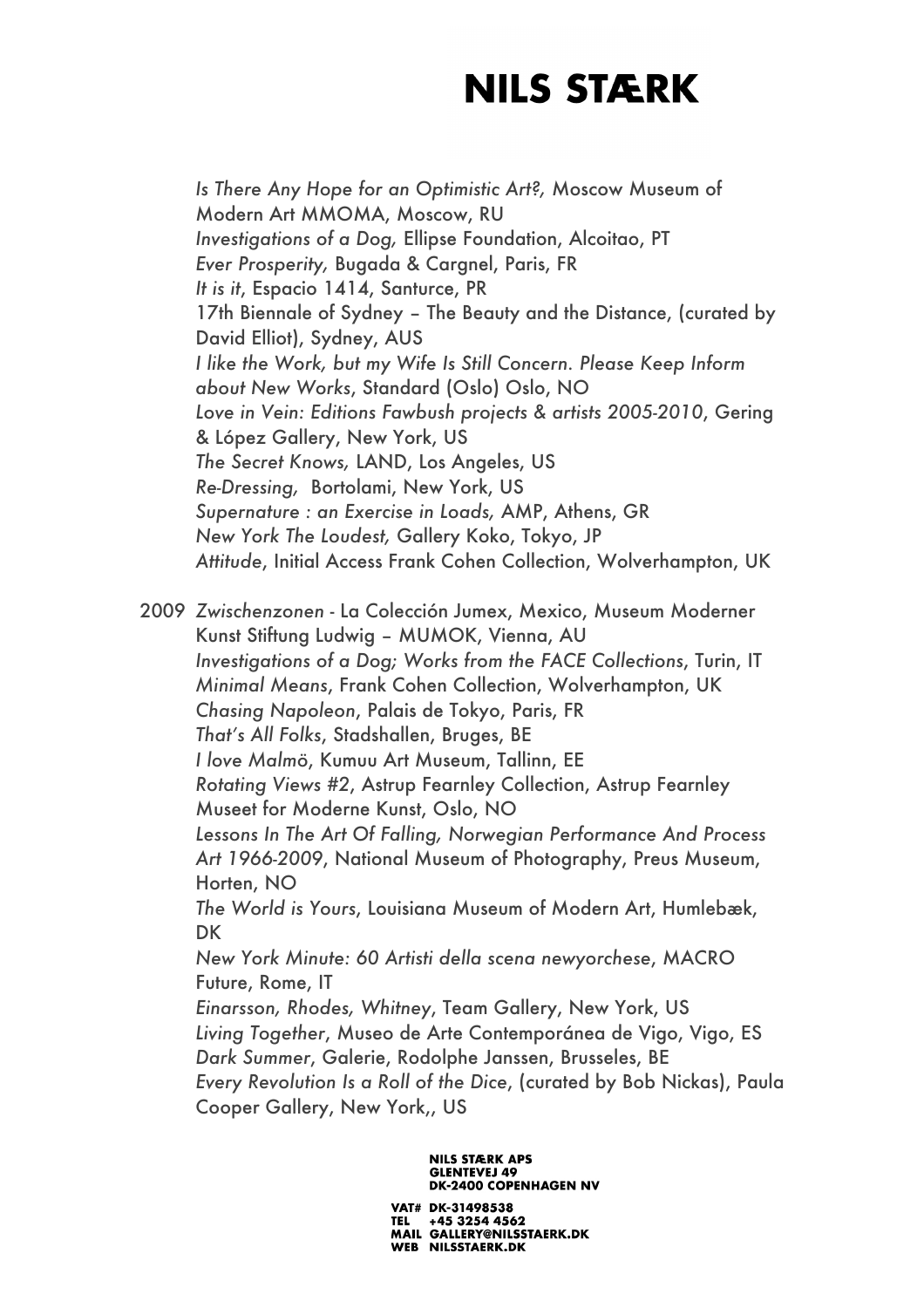*Beg, Borrow and Steal*, Rubell Family Collection, Miami, US *Where Do We Go From Here?* Selections from La Collection Jumex, Bass Museum of Art, Miami, US

2008 *Listen Darling... The World is Yours*, (curated by Lisa Phillips) Ellipse Foundation, Cascais, PT *That was then…This is now*, (curated by Neville Wakefeld) PS1, New York, US *Living Together*, Centro Cultural Montehermoso, Vitoria-Gasteiz, ES *Come, Come, Come into My World*, Ellipse Foundation, Alcoitao, PT *Meet Me Around the Corner: Works from the Astrup Fearnley Collection*, Astrup Fearnley Museum for Modern Art, Oslo, NO *The Whitney Biennial 2008*, Whitney Museum of American Art, New York, US *Murder Letters*, (curated by David Rimanelli) Gallería Filomena Soares, Lisabon, PT *The Soft Shields of Pleasure*, Den Frie Udstilling, Copenhagen, DK *Hardcore*, Sørlandet Kunstmuseum, Kristiansand, NO *Norsk -* Hydros Kunstsamling, Heine Onstad Kunstsenter, Høvikodden, NO *Light on - norsk samtidskunst*, Astrup Fearnley Museum for Modern Art, Oslo, NO Carnegie Art Award 2008; Royal College of Art, London, UK (Nov. 2008); Konstakademien, Stockholm, SE (Sept. 2008); The Göteborg Museum of Art, SE (Dec. 2008); Listasafn Kópavogs, Kópavogur / Reykjavík, IS (Jun. 2008); Den Frie Udstilling, Copenhagen, DK; Museum of Contemporary Art Kiasma, Helsinki, FI; Genève or/Centre International d'Art Contemporain, CH (Mar. 2008), Heine Onstad Kunstsenter, Høvikodden, Oslo, NO

2007 *Paintings, Props and Problems (Still Unresolved),* Standard(Oslo), Oslo, NO

*Every Revolution is a Roll of the Dice*, Ballroom Marfa, Marfa, Texas, US

*White Light*, Sørlandets Kunstmuseum, Kristiansand, NO *My Sweet Sixteen Party*, Galerie Rodolphe Janssen, Brussels, BE Group Show, Taka Ishii Gallery, Tokyo, JP

*Painting, Space & Society*, Göteborgs Konsthall, Göteborg, SE

#### **NILS STÆRK APS GLENTEVEJ 49 DK-2400 COPENHAGEN NV**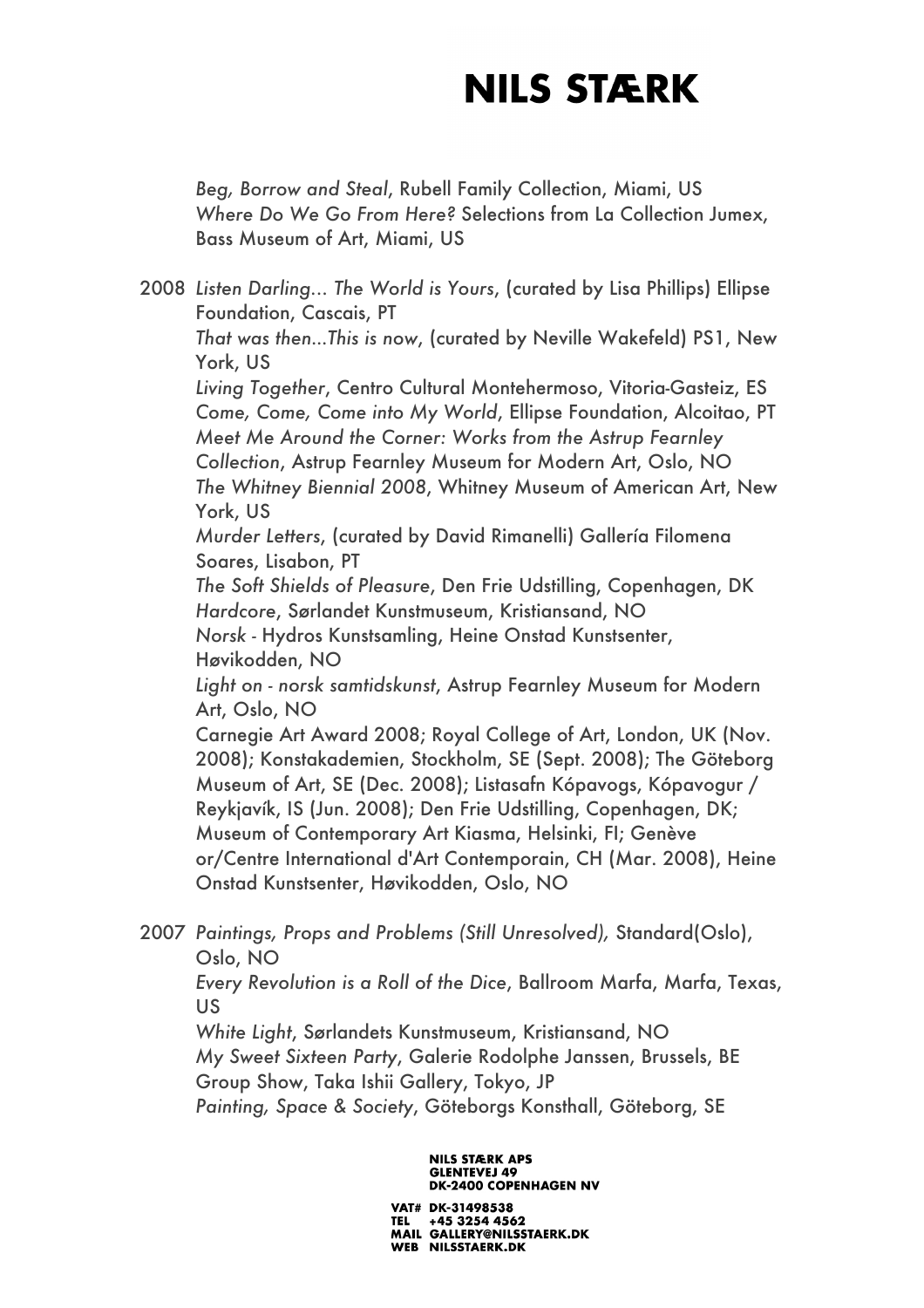*Sweet Bird of Youth,* (curated by Hedi Slimane), Arndt & Partner, Berlin, DE *Last Attraction Next Exit,* (curated by Neville Wakefeld), Max Wigram, London, UK *Bastard Creature*, Palais de Tokyo, Paris, FR *In the Poem About Love You Don't Write The Word Love*, Midway Contemporary Art, Minneapolis, US *Beneath The Underdog*, Gagosian Gallery, New York, US *Conditions of Display*, The Moore Space, Miami, US *Kick it till it breaks*, The Kitchen, New York, US *In Practice Projects*, Sculpture Center, New York, US *Mafia: Or One Unopened Packet of Cigarettes*, Gagosian Gallery, New York, US *Extraordinary Rendition*, Nogueras Blanchard, Barcelona, ES *Time Past - Time Present*, Istanbul Museum of Modern Art, Istanbul, TR *I Love Malmö* - Works from Malmö Art Museum, Turku Art Museum, Turku, FI

2006 *In The Poem About Love You Dont Write The Word Love*, Artists Space, New York, US *Street; Behind the Cliche*, (curated by Nicolaus Schaffhausen) Witte De With, Rotterdam, NL *Norwegian Sculpture Biennial*, Vigelandsmuseet, Oslo, NO *And Yet It Moves!,* MOT London, UK *War On 45 My mirrors are Painted Black(For You)*, (curated by Banks Voilette), Bortolami Dayan Gallery, New York, US *Collection*, Galerie Rodolphe Janssen, Brussels, BE *Survivor,* Bortolami Dayan Gallery, New York, US *View Nine: Scene 2*, (curated by Jose Freire), Mary Boone Gallery, New York, US *Theater of Life - Rhetorics of Emotions*,(curated by Nicholas Schaffhausen), Stadtische Galerie im Lenbachhaus, Munich, DE *Mafia (Or One Unopened Packet of Cigarettes)*, Standard (Oslo), Oslo, NO Marc Selwyn Fine Art, Los Angeles, US *Villa Jelmini - The Complex of Respect*, (curated by Philippe Pirotte), Kunsthalle Bern, Bern, CH

> **NILS STÆRK APS GLENTEVEJ 49 DK-2400 COPENHAGEN NV**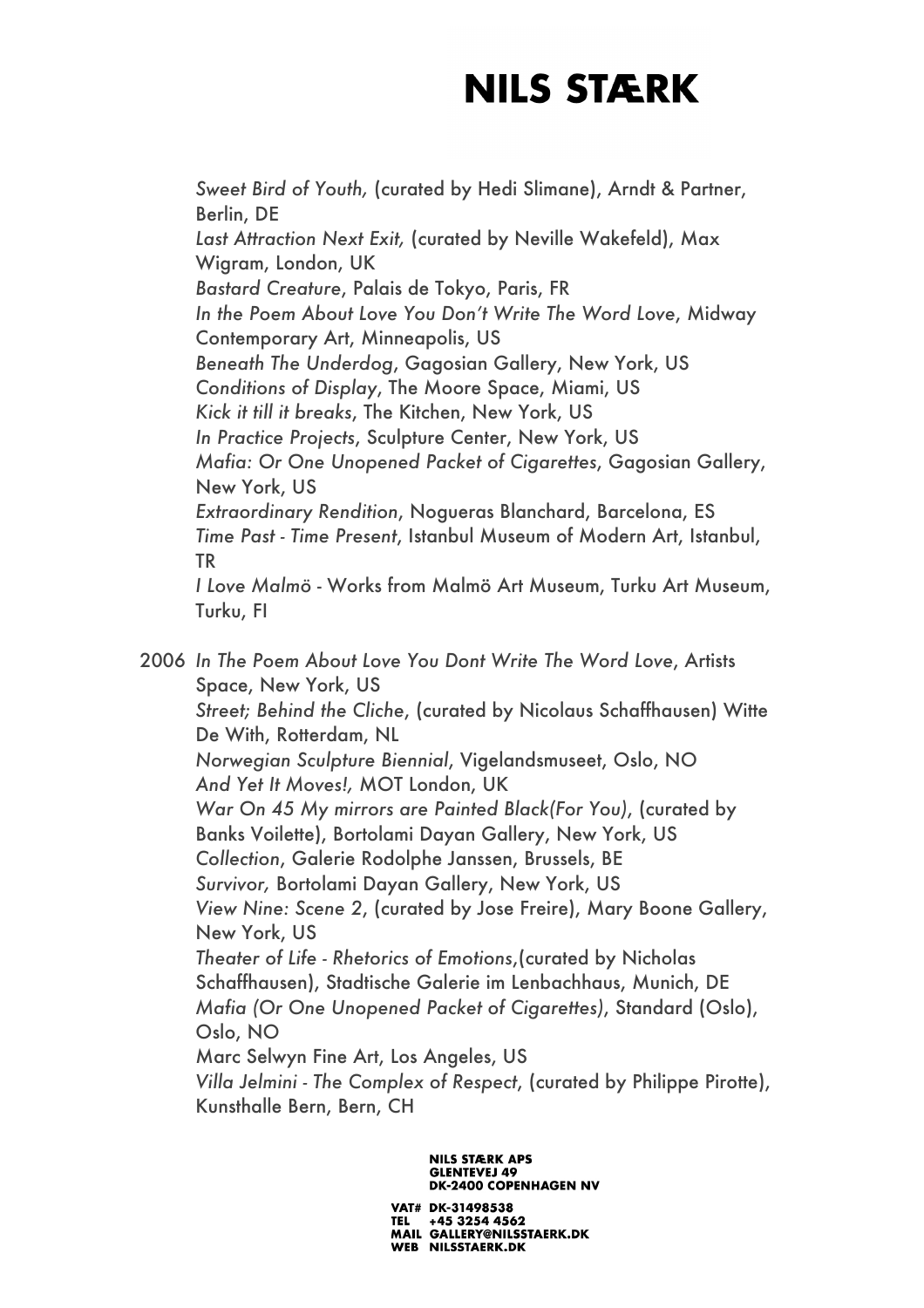*Down By Law*, (curated by Maurizio Cattelan, Massimikiano Gioni and Ali Subotnick), Wrong Gallery for the 2006 Whitney Biennal, Whitney Museum, New York, US *Samle Sammen*, The National Museum of Art, Architecture and Design, Oslo, NO *Defamation of Character*, (curated Neville Wakefeld) by P.S.1., NY, US *Bring the War Home*, Elizabeth Dee Gallery, New York, US *Déjà 5 ans seulement!,* Galerie Loevenbruck, Paris, FR *I Love My Scene 2*, Mary Boone Gallery, New York, US *Opacity Wiener Secession*, Vienna, AT Gardar Eide Einarsson / Performance Swiss Institute, New York, US *Skate Culture*, National Museum of Photography, Preus Museum, Horten, NO 2005 *The 9th International Istanbul Biennial*, (curated by Charles Esche and Vasif Kortun), Istanbul, TR 15 minutes, Stedelijk Museum Bureau Amsterdam, NL

*Populism*, Nordic Institute for Contemporary Art, National Museum of Art, Oslo, NO; Contemporary Art Centre, Vilnius, LT; Frankfurter Kunsverein, Frankfurt am Main, DE; Stedelijk Museum, Amsterdam, NL

*Master of My Fate,* Robert and Tilton Gallery, Los Angeles, US *Downstrokes and Feedback*, Allston Skirt Gallery, Boston, MA, US *In The Poem About Love You Don't Write The Word Love*, Centre for Contemporary Arts, Glasgow, Scotland, UK

*L'Altro, Lo Stesso*, Franco Soffiantino Artecontemporanea, Turin, IT *Blast*, G Fine Art, Washington D.C., US

*Next Generation : No Ordinary Sanctity*, Kunstraum Deutsche Bank, Salzburg, AT

*Walls 'n Things*, (curated by Clarissa Dalrymple) Nicole Klagsbrun Gallery, New York, US

*To be continued...*, Nils Stærk, Copenhagen, DK

*Greater New York*, P.S.1, New York, US

*Damien Deroubaix / Gardar Eide Einarsson / Jakob Kolding*, Team Gallery, New York, US

*Opacity: Current Considerations on Art Institutions and the Economy of Desire*, UKS, Oslo, NO

#### **NILS STÆRK APS GLENTEVEJ 49 DK-2400 COPENHAGEN NV**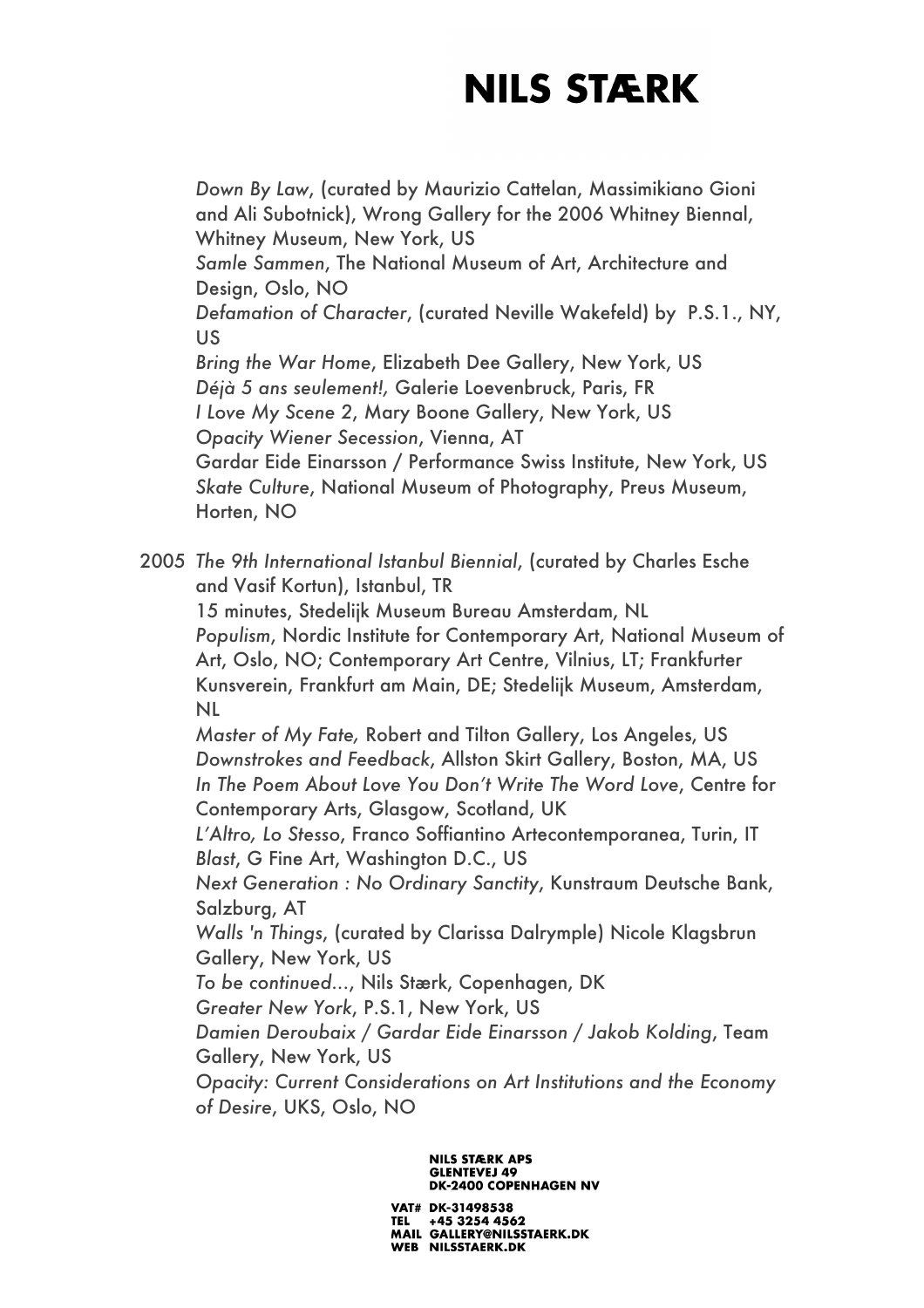2004 *Chapter 1. Spectacle, Pleasure Principle or the Carnivalesque*, Shedhalle, Zürich, CH *Planet B: Das B-Movie in der Zeitgenössichen Kunst*, Magazin 4, Palais Thurn und Taxis, Bregenz, AT *Now And Ten Years Ago*, KunstWerke, Berlin, DE *Boys Keep Swinging*, Champion Fine Arts, New York, US *No More Reality*, Nils Stærk, Copenhagen, DK *Adaptations*, Apex Art, New York, US/ Museum Friedericianum, Kassel, DE *Black Friday*, Galerie Kamm, Berlin, DE *New Acquisitions*, Malmö Art Museum, Malmö, SE *La Piste Noire*, Galerie Loevenbruck, Paris, FR Art Film Basel Art 35 Basel/Stadtkino Basel, CH 2003 *10th Biennale de l'image et mouvement*, Centre pour l'image Contemporaine, Geneva, CH *24/7: New York-Vilnius*, Contemporary Art Centre, Vilnius, LT *Copy Cat*, Art Academy Aarhus, DK and Mess Hall Chicago, US *Put Out More Flags*, Sutton Lane, London, UK *Art For the People*, *National Touring Exhibitions*: a.o. Bergen Kunsthall, Kunstnernes Hus, NO *Definitively Provisional*, Whitechapel Project Space, London, UK *Kunstladen*, Kunstverein München, Munich, DE *Between the Lines*, Apex Art, New York, US *Electric Visions*, Hermitage Museum, St. Petersburg, RU, touring: a.o. Bilbao, ES

- 2002 *CMYK/ Greyscale*, Tramway, Glasgow, Scotland, UK *Esplanaden*, Charlottenborg Exhibition Hall, Copenhagen, DK *Strike*, Wolverhampton Art Gallery, Wolverhampton, UK *Where am I Now 2*, National Museum of Contemporary Art, Oslo, NO *Mind the space* (w Jan Christensen), Oslo Kunsthall, Oslo, NO
- 2001 *Audit*, Casino Luxembourg Forum d' Art Contemporain, Luxembourg, LU

*What's Wrong*, The Trade Apartment, London, UK

**NILS STÆRK APS GLENTEVEJ 49 DK-2400 COPENHAGEN NV**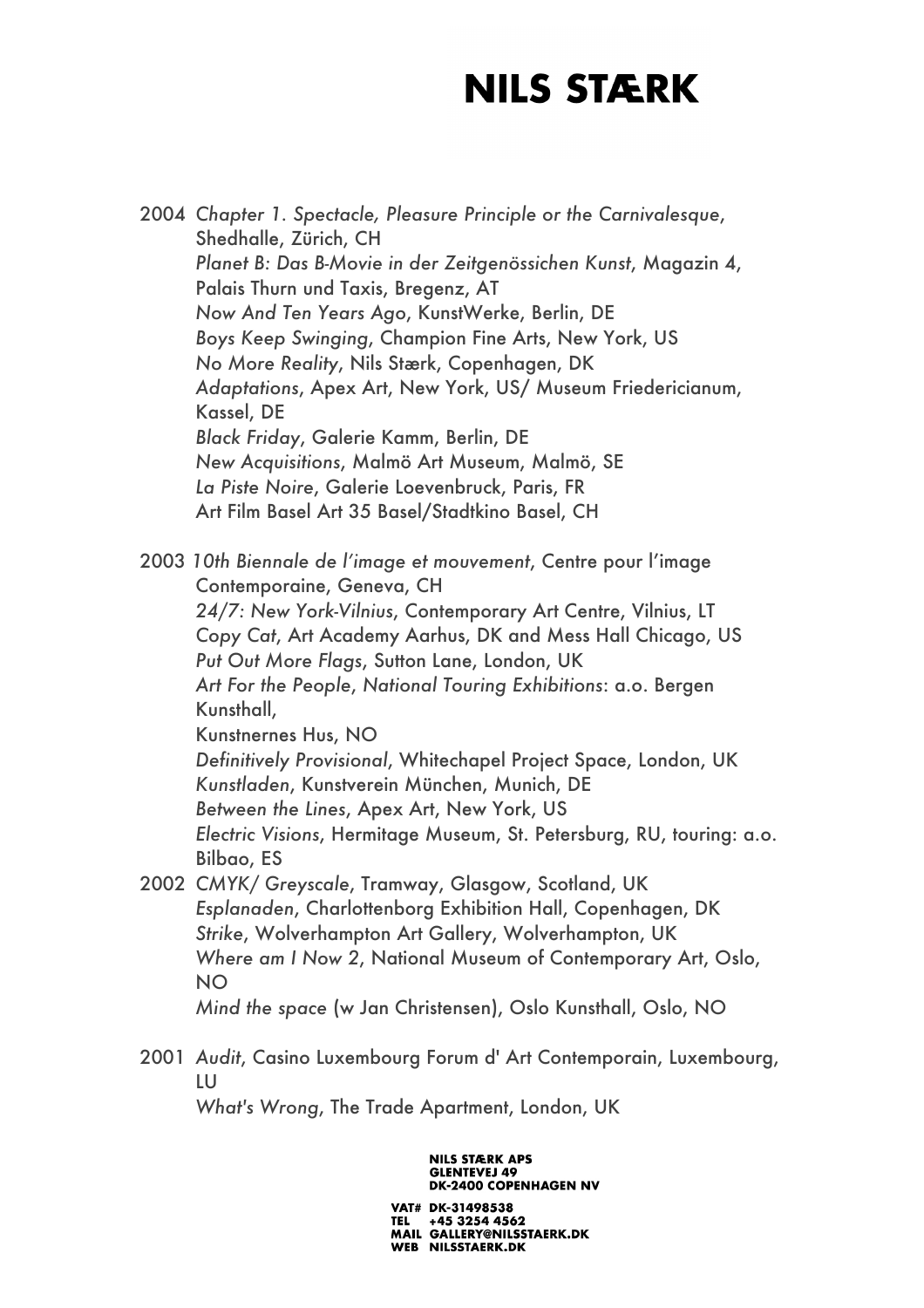*Kosmos*, Rooseum Center for Contemporary Art, Malmö, SE *Osculum Infame*, Nordic Institute for Contemporary Art, Helsinki, FI *Schpaa*, touring : Bergen Kunstforening, Bergen Kunsthall, Bergen, NO, Den Frie, Copenhagen, DK *Reol*, Galleri OTTO, Copenhagen, DK

2000 *Coal by Any Other Name*, American Fine Arts, New York, US *Festival Junge Talente*, Offenbach am Main, DE *Propaganda Village*, Galleri G.I/ Henie Onstad Artcenter, Oslo, NO *Momentum - Nordic Festival for Contemporary Art*, Moss, NO *Presenting the Piece*, Galleri OTTO/ Rhizom, Aarhus, DK

OTHER ACTIVITIES:

- 2002-05 Editor of UKS Forum for Samtidskunst (w.Matias Faldbakken), NO 1998- Founder and director of Bergen Museum for Samtidskunst (w.
- Matias Faldbakken), NO

PUBLIC COLLECTIONS:

MOMA Museum of Modern Art, New York, USA SFMoMA San Francisco Museum of Modern Art, San Fransisco, USA LA MoCA, Los Angeles Museum of Contemporary Art, Los Angeles, USA Cornell Fine Arts Museum, Florida, USA ARoS- Aarhus Art Museum, Aarhus, Denmark LACMA Los Angeles County Museum of Art, Los Angeles, USA

> **NILS STÆRK APS GLENTEVEJ 49 DK-2400 COPENHAGEN NV**